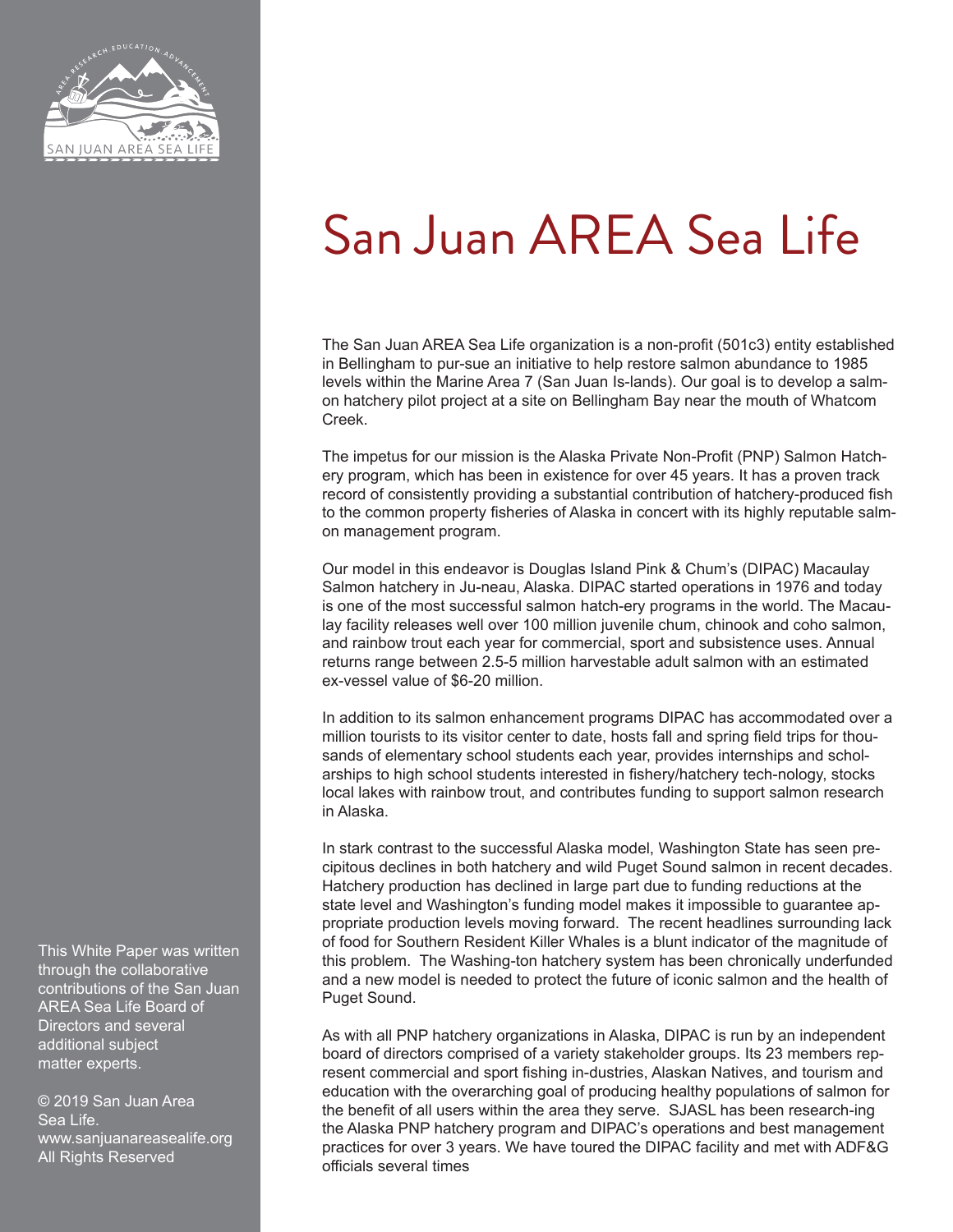

# **What are the key components of the Alaskan hatchery model that makes it so successful?**

## 1. A robust regulatory and permitting system based on the principles of sustained yield manage-ment and wild stock protection.

All PNP hatcheries operate under permits issued by the Alaska Department of Fish & Game (ADF&G). Operators must complete a comprehensive feasibility study that considers all of the project's impacts on the environment, existing native stocks, broodstock selection, water quali-ty, facility design and permitting, staffing plans, operating overhead budget forecasting, and the development of a business plan. It must also provide reasonable expectations of potential benefits to users of the resource in the area under consideration.

2.A long-standing partnership between government, private industry (stakeholders) and PNP hatchery organizations that work together on achieving a myriad of production goals for the benefit of all users.

Every key aspect of hatchery operations undergoes a regular permitting and review process. Hatchery permit applications, fish transport permits and annual hatchery management plans are reviewed by regional planning teams comprised of departmental and hatchery representatives who evaluate the proposals and forward their recommendations to the ADF&G commissioner for final approval/disapproval. This joint review process ensures accountability for existing programs and thorough vetting of new proposals from all points of view.

#### 3. Government financing and self-supporting funding mechanism to repay loans and defray oper-ating costs.

The Alaska PNP Hatchery program was created with the specific intent of it being financially self-supporting, thereby insulating it from the effects of competing funding priorities in the government budgeting process. The revenue primarily comes from a cost recovery program developed by each operator, which allows the harvest of a portion of the fish produced by the hatchery.

Financing of hatchery construction and startup costs is provided through the Salmon Enhancement Revolving Loan Fund. This program provides upfront capital for construction of hatcheries and operating funds for the early years of the project. Low-interest loans and a 6-10 year grace period before repayment begins allows hatchery operators to grow their program and reach a point where salmon returns are large enough to start covering the costs of operations and debt service.

The state provides suggested goals for the portion of production hatchery operators should plan on for cost recovery. During the start-up phase and while they are repaying state loans, hatcheries may allocate up to 40% of the production for cost recovery. As their program con-tinues to mature and all loans are eventually paid off hatchery operators are expected to allo-cate no more than 30% for cost recovery. In some instances strong returns and healthy salmon markets can result in the hatchery needing far less than 30%, perhaps as low as 10-12%. The cost recovery model, in conjunction with stakeholder oversight through the organization's board of directors, incentivizes the operator to achieve the best possible returns through pur-suit of best management practices.

## 4. A hatchery production strategy designed to maximize benefits to salmon harvesters while min-imizing impacts to wild salmon stocks.

A typical multi-species hatchery operation in Alaska uses a central incubation facility (CIF) to collect broodstock and incubate eggs. The resultant juvenile salmon are then either reared and released at the hatchery or transferred to one or more remote sites for imprinting, rearing and release. This approach allows the program to achieve multiple production goals more effective-ly than releasing all of the production directly from the hatchery by spreading out the produc-tion and targeting specific areas for maximum benefit.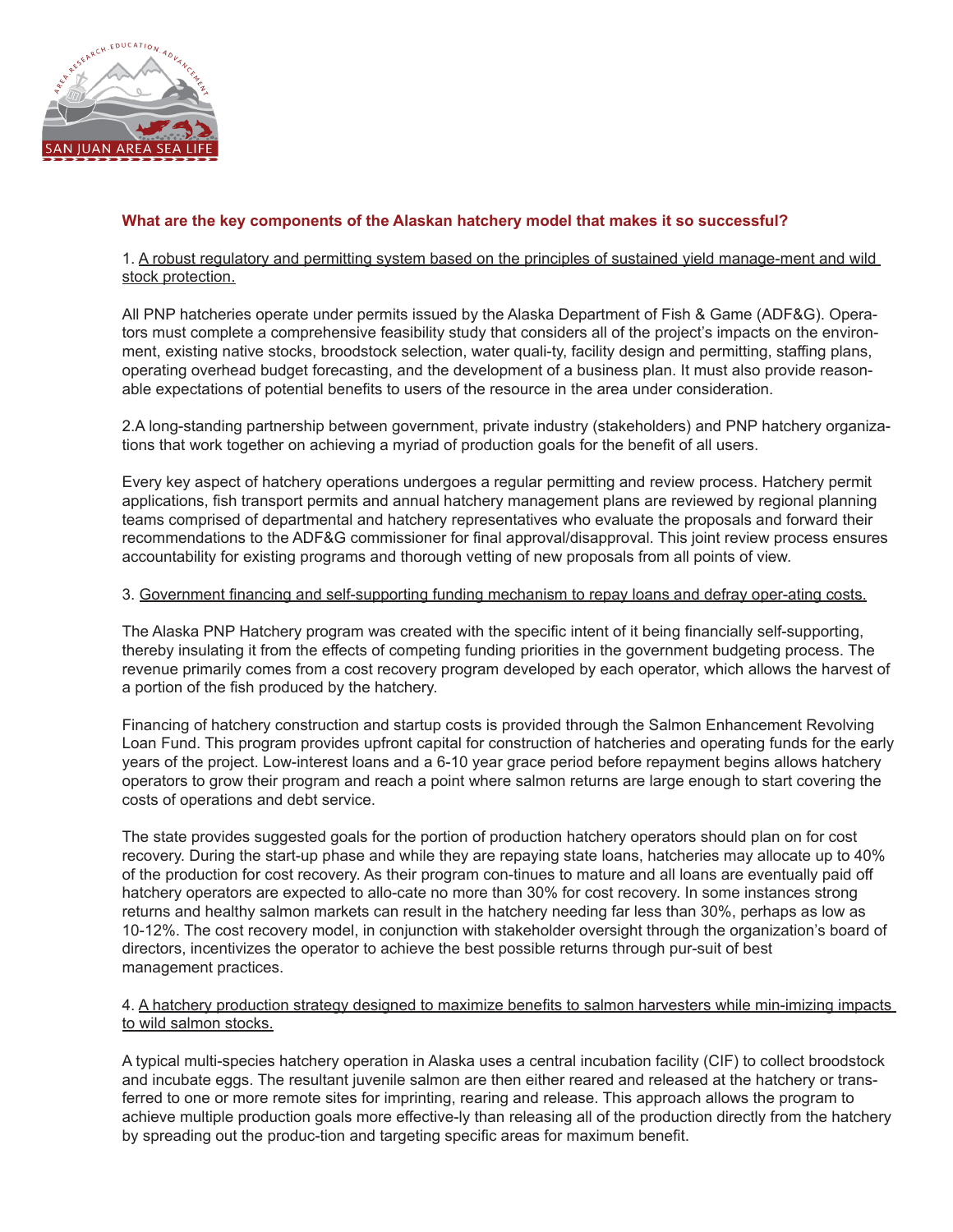

To understand the concept more clearly consider the following hypothetical example: A hatch-ery designates a small portion of its production for future broodstock by releasing them at the hatchery site. This ensures that an adequate number of fish return to the facility in coming years to perpetuate the production cycle. Since the hatchery has its own freshwater supply, juvenile salmon are already imprinted to that location and will return there as adults during their spawn-ing migration.

Another major portion of the production is earmarked for common property (public) harvest. This could occur at one or more remote release sites depending on fishery harvest goals. After transfer to the remote rearing site(s), juvenile salmon are reared for a short period of time in saltwater net pens located near a reliable source of freshwater.

This approach has three advantages: First, it forces the fish to imprint to the new site rather than the hatchery where they were incubated. This insures the resultant adult salmon return to the intended area. Second, shortterm rearing in seawater net pens over a period of a few weeks protects them from predators and allows the young salmon grow in size. Releasing them at a slightly larger size significantly improves their survival rate because the young fish are able to spread out to open waters more readily and avoid predation more easily. Third, better hom-ing fidelity reduces straying and unintentional spawning interaction with wild stocks.

Lastly, a moderate portion of production would be reserved for hatchery cost recovery. This could be done at the hatchery or at a remote release site. In Alaska, each hatchery has a "Spe-cial Harvest Area" (SHA) designated for this purpose. This allows the hatchery operator to tar-get only fish returning from its program for cost recovery. They are not allowed to participate in regular commercial fisheries to achieve their financial goals. Once the hatchery's cost recovery goal has been met for the season the area may be opened for commercial harvesters to catch any surplus fish, if fishing regulations allow.

Using remote release sites to spread out the production of hatchery-reared fish also helps min-imize impacts on wild stocks. Sites can be located away from sensitive areas thereby diverting fishing pressure away from threatened populations and avoiding over-fishing.

# **Why was Whatcom Creek the chosen site for this Salmon Hatchery Pilot Project?**

Whatcom Creek has historically produced millions of wild juvenile salmon and also supports a small hatchery project (2-4 million annual release), which is operated by the Bellingham Tech-nical College (BTC) for its Fisheries and Aquaculture Science program. It is a known salmon producer that returns healthy numbers of adult salmon every year after traveling through Marine Area 7 (San Juan Islands).

In addition to the creek itself there is an existing pipeline that was previously utilized by the Georgia Pacific Mill to remove bark from logs. This pipeline draws water from Lake Whatcom which is ideal for supplying the needs of the fish hatchery and sufficient quantities are available from the City of Bellingham to meet the needs of the hatchery. The pipeline can provide up to 60 million gallons per day which far exceeds what the proposed hatchery will need at full capac-ity. We estimate the hatchery will require up to 4 million gallons a day to produce 40 million fish.

#### **How would this concept work in Washington State as it relates to fisheries co-management between the Washington Department of Fisheries & Wildlife (WDF&W) and the Puget Sound Treaty Tribes?**

Fisheries management and hatchery production are more complicated in Washington State than in Alaska. Due to the principles established in the Elliott Bay Treaty, the Boldt Decision, the tribes would be eligible to take 50% of any harvestable surplus coming from additional hatch-ery production. Also, because of the co-manager relationship between WDF&W and the tribes, coordinating fisheries and harvest allocation involves complex negotiations. This means we will have to work closely with both entities to find a workable way in concert with existing regulations to address these issues.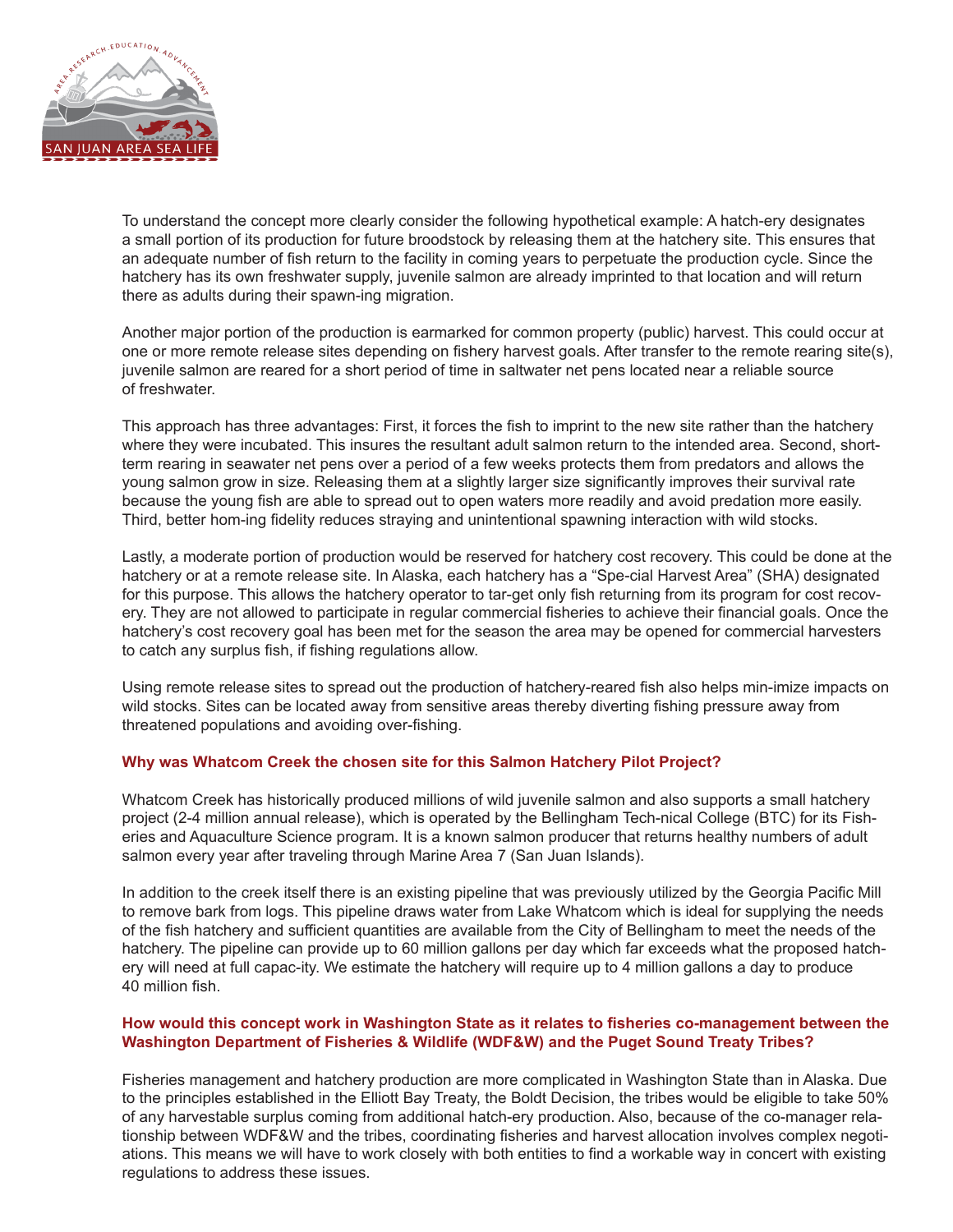

## **Won't increasing the number of hatchery fish have negative impacts on native stocks?**

Because of the ESA listing of Puget Sound chinook and steelhead there will be permitting re-quirements and potential limitations on hatchery operations and fishery impacts that will have to be considered. This will require a rigorous analysis early in the planning stages as part of a thorough feasibility study.

#### **Will this project help the Southern Resident Killer Whales?**

The state has initiated an aggressive recovery program for Southern Resident Killer Whales (SRKW) including a major increase in hatchery-produced salmon, especially Chinook, the prima-ry prey base for orcas. Part of the production envisioned for our project also includes Chinook salmon. And although it will be many years before we will begin to see significant returns of Chinook salmon from our project, we will work closely with the appropriate agencies to tailor the production goals to work in concert with ongoing recovery efforts.

#### **What do we expect the project to cost?**

Feasibility Study: \$250,000 to \$2.5 million (We won't know the full scope of the feasibility study until we have completed the initial RFP for the feasibility project.) We expect that the Feasibility Study RFP will be completed later this spring.

Project Capital & Initial Operating Costs: \$45 million (Again, we won't have a more precise feel for the total capital cost of the project until the feasibility study is completed.) We expect the feasibility study to have been awarded by the end of the third quarter 2020 and that it will be completed before the end of the 2nd quarter of 2021.

#### **Why should the state consider funding this project?**

Currently the state funds about 40 state-run hatcheries around the region and spends some \$115 million per year on these operations. This funding is subsidized via the state tax payers and is not something that will eventually go down or away under the current model. The Alaskan PNP Cost Recovery model provides for an eventual situation whereby the hatchery essentially pays its own way. This will result in the burden of funding THIS hatchery to be taken away from the state of Washington. If this pilot project is successful and is determined to be viable for other State of Washington hatcheries, just think of the impact of that on our state budget and ultimately our economy.

Without a hatchery cost recovery program, the State of Washington is left to fund 100% of all state operated salmon hatchery programs with no end date in sight. With a Cost Recovery Salmon Hatchery Program, the State of Washington can expect to, over time, have the Private Non-Profit Hatchery pay for the lion's share of its own annual operating costs and long term fa-cility/infrastructure capital costs.

#### **Who are the stakeholders that have been involved so far with San Juan AREA Sea Life?**

Agriculture (Water Rights/In-stream flow restrictions) Bellingham Technical College Hatchery, Fisheries Program City of Bellingham Commercial Fishing Industry K-12 Education Lummi Nation Tribe Nooksack Salmon Enhancement Association (Stream/Habitat Restoration) Port of Bellingham San Juan Cruises (Whale Watching) Sports Fishing